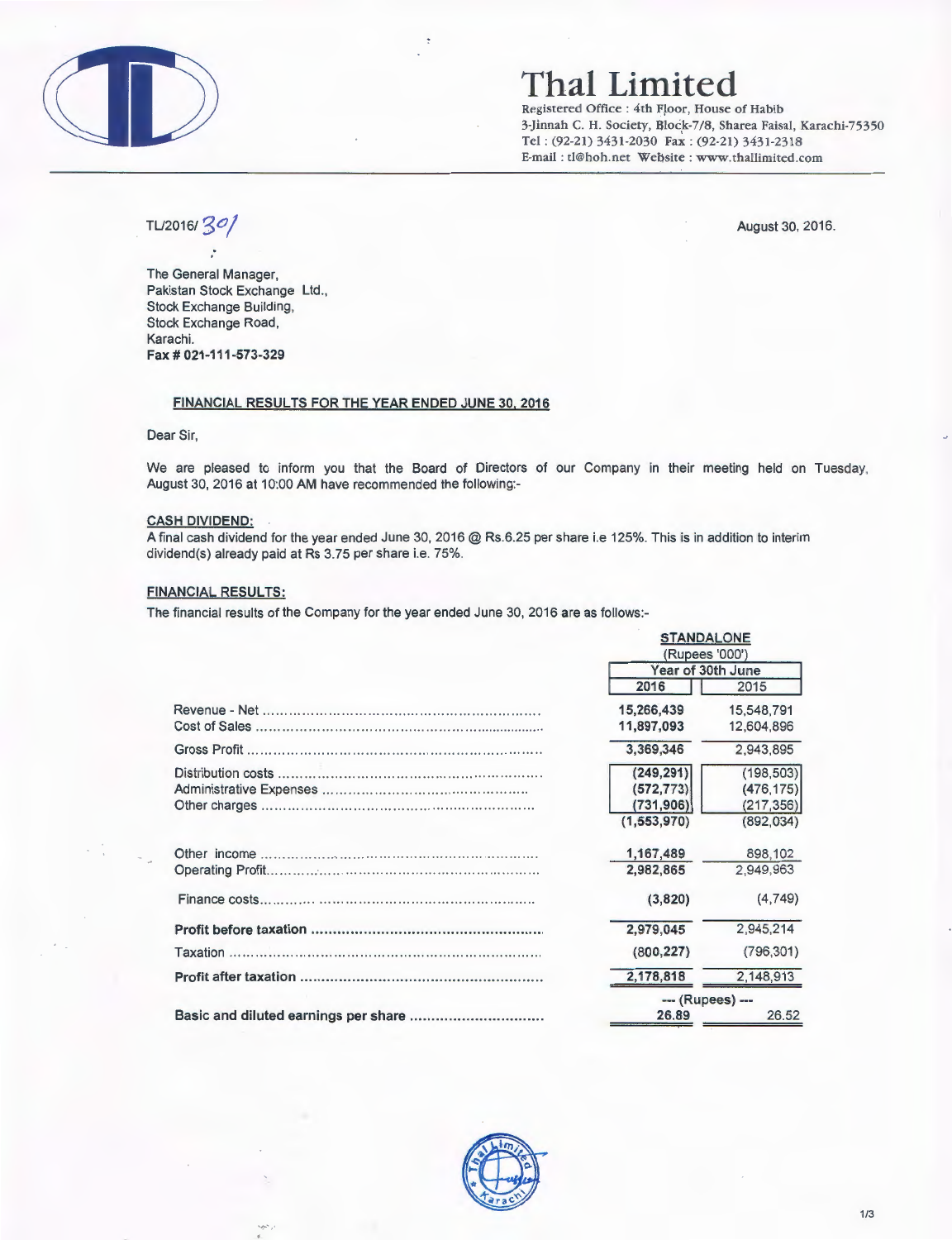

# **Thai Limited**

Registered Office : 4th Floor, House of Habib 3-Jinnah C. H. Society, Block-7/8, Sharea Faisal, Karachi-75350 Tel: (92-21) 3431-2030 Fax : (92-21) 3431-2318 E-mail : tl@hoh.net Website : www.thallimited.com

|                                                                 | <b>CONSOLIDATED</b><br>(Rupees '000')<br>Year of 30th June |                  |  |
|-----------------------------------------------------------------|------------------------------------------------------------|------------------|--|
|                                                                 |                                                            |                  |  |
|                                                                 | 2016                                                       | 2015             |  |
|                                                                 | 16,823,104                                                 | 18,938,928       |  |
|                                                                 | 13,157,360                                                 | 15,504,550       |  |
|                                                                 | 3,665,744                                                  | 3,434,378        |  |
|                                                                 | (259, 568)                                                 | (237, 708)       |  |
|                                                                 | (1, 292, 466)                                              | (1, 268, 432)    |  |
|                                                                 | (1,308,396)                                                | (244, 959)       |  |
|                                                                 | (2,860,430)                                                | (1,751,099)      |  |
|                                                                 | 2,363,285                                                  | 1,809,850        |  |
|                                                                 | 3.168.599                                                  | 3,493,129        |  |
|                                                                 | (5, 902)                                                   | (17, 405)        |  |
|                                                                 | 3,162,697                                                  | 3,475,724        |  |
| Share of net profit / (loss) of associates - after tax          | 767,097                                                    | 489,860          |  |
|                                                                 | 3,929,794                                                  | 3,965,584        |  |
|                                                                 | (1,026,509)                                                | (1, 192, 345)    |  |
|                                                                 | 2,903,285                                                  | 2,773,239        |  |
| Attributable to                                                 |                                                            |                  |  |
|                                                                 | 2,570,535                                                  | 2,469,418        |  |
|                                                                 | 332,750                                                    | 303,821          |  |
|                                                                 | 2,903,285                                                  | 2,773,239        |  |
|                                                                 |                                                            | --- (Rupees) --- |  |
| Basic and diluted earnings per share attributable to the equity | 31.72                                                      | 30.48            |  |
|                                                                 |                                                            |                  |  |

### Annual General Meeting:

The Fiftieth Annual General Meeting of the Members of the Company will be held on Sepotember 29, 2016 at 9:00 am at Avari Towers, Khursheed Mehal, Fatima Jinnah Road, Karachi.

The above entitlement will be issued to the shareholders whose names will appear in the Register of the members on September 21, 2016.